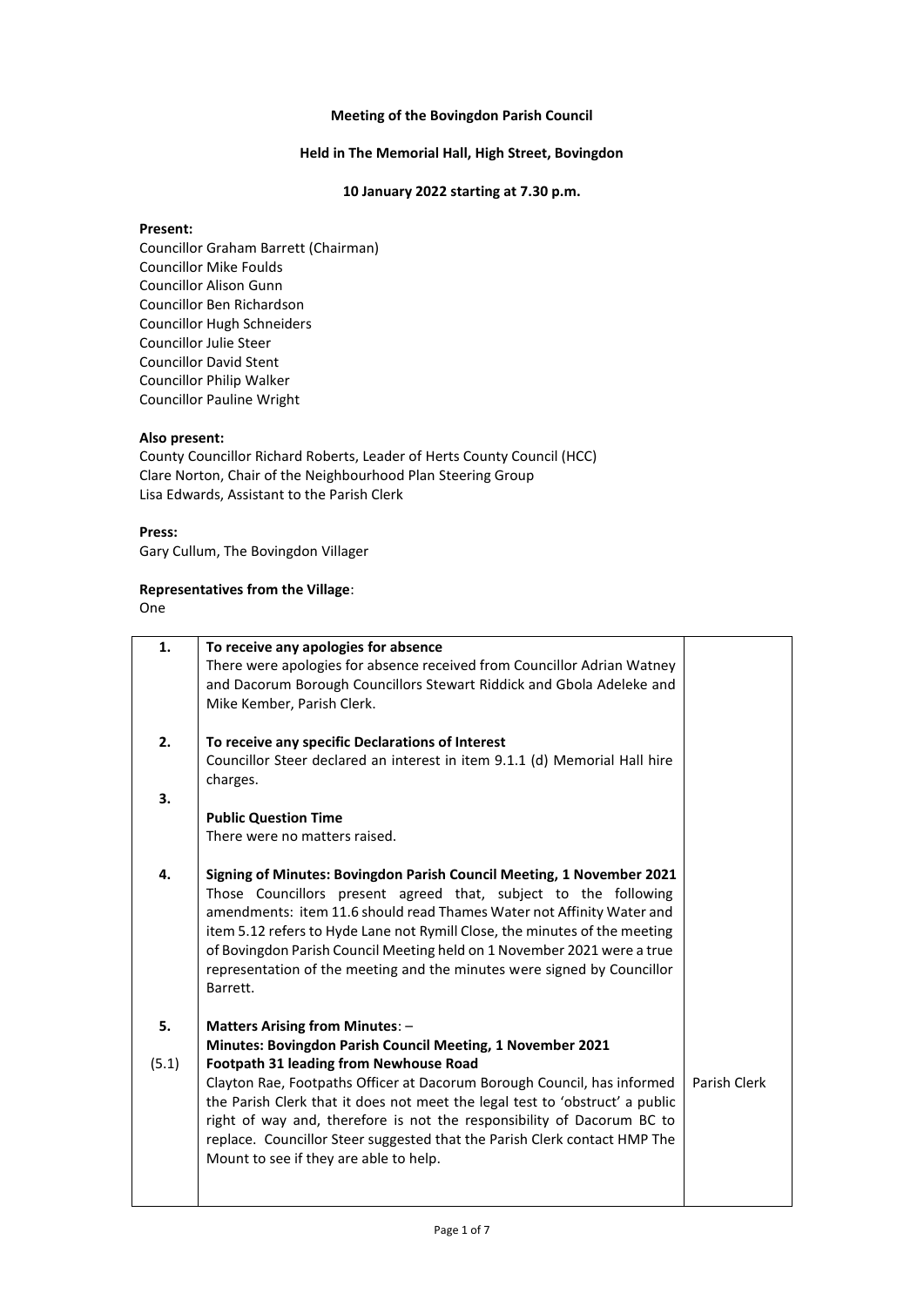| (5.2) | <b>Overgrown hedges in Newhouse Road</b>                                                                                                                                                                                                                                                                                                                                                                                                                     |                                       |
|-------|--------------------------------------------------------------------------------------------------------------------------------------------------------------------------------------------------------------------------------------------------------------------------------------------------------------------------------------------------------------------------------------------------------------------------------------------------------------|---------------------------------------|
|       | This issue is ongoing and after discussion it was agreed that Bovingdon PC<br>would provide Councillor Richard Roberts with an up to date list of all<br>hedge/pavement issues around the village, so that any work can be<br>included in the next programme of works. Cllr Wright confirmed that the                                                                                                                                                        | Councillor<br>Wright<br>/Parish Clerk |
|       | cutoff date for work to hedges is the 15 February 2022, after which time<br>no work can be carried out until later in the year. It was acknowledged<br>that any work not completed before that date would be included in the<br>2022 - 23 Programme of Works. Councillor Wright agreed to ask the Parish<br>Clerk to try again to find out who owns the stretch of land in question on                                                                       |                                       |
|       | Newhouse Road.                                                                                                                                                                                                                                                                                                                                                                                                                                               |                                       |
| (5.3) | Representatives on outside bodies<br><b>Bovingdon Primary Academy</b><br>The Parish Clerk has written to The Principal of Bovingdon Primary<br>Academy seeking a replacement representative, but no response received<br>as yet. Parish Clerk to follow this up.                                                                                                                                                                                             | Parish Clerk                          |
| (5.4) | <b>HMP The Mount</b><br>It was agreed that the Parish Clerk would contact HACRO again in an effort<br>to nominate a representative for HMP The Mount.                                                                                                                                                                                                                                                                                                        | Parish Clerk                          |
| (5.5) | <b>Planters in High Street/Library</b><br>The four planters are now in situ outside the Library and have been planted<br>up by Councillor Wright and all agreed that they are a great addition to the<br>High Street. Councillor Richard Roberts added that he thinks they are<br>"marvellous" and also took the opportunity to congratulate Councillor<br>Steer for her hard work with regards to the Library.                                              |                                       |
| (5.6) | Opening / closing of school gates on Saturdays<br>The arrangements made by Sunnyside Rural Trust with Simmons are<br>working well. Councillor Stent agreed to contact John Wood at Orbital<br>Signs with regards to sourcing a sign for the car park advertising Saturday<br>parking for villagers. Gary Cullum also agreed to promote Saturday parking<br>at the school via the February edition of The Villager and also via the village<br>Facebook page. | Councillor<br>Stent/Gary<br>Cullum    |
| (5.7) | <b>Unauthorised parking</b><br>Refuse collection vehicles are still parking in the road leading to the school<br>and it was agreed that the Parish Clerk should write to Dacorum Borough<br>Council about this again.                                                                                                                                                                                                                                        | Parish Clerk                          |
| (5.8) | <b>Highways matters</b><br>Flooding in parts of village<br>Councillor Roberts confirmed that he has looked at the 'dip' outside HMP<br>The Mount and thinks that it may require another drain.                                                                                                                                                                                                                                                               |                                       |
|       | Councillors raised concerns about the flooding outside the St Lawrence<br>Church Hall in Vicarage Lane, which is caused by blocked drains. Councillor<br>Roberts confirmed that this has been chased.                                                                                                                                                                                                                                                        |                                       |
|       | Councillor Roberts informed of delays caused by a shortage of drainage<br>engineers, but that he will keep chasing to get the work completed as soon<br>as possible.                                                                                                                                                                                                                                                                                         |                                       |
|       | <b>Shantock Hall Lane</b>                                                                                                                                                                                                                                                                                                                                                                                                                                    |                                       |
|       |                                                                                                                                                                                                                                                                                                                                                                                                                                                              |                                       |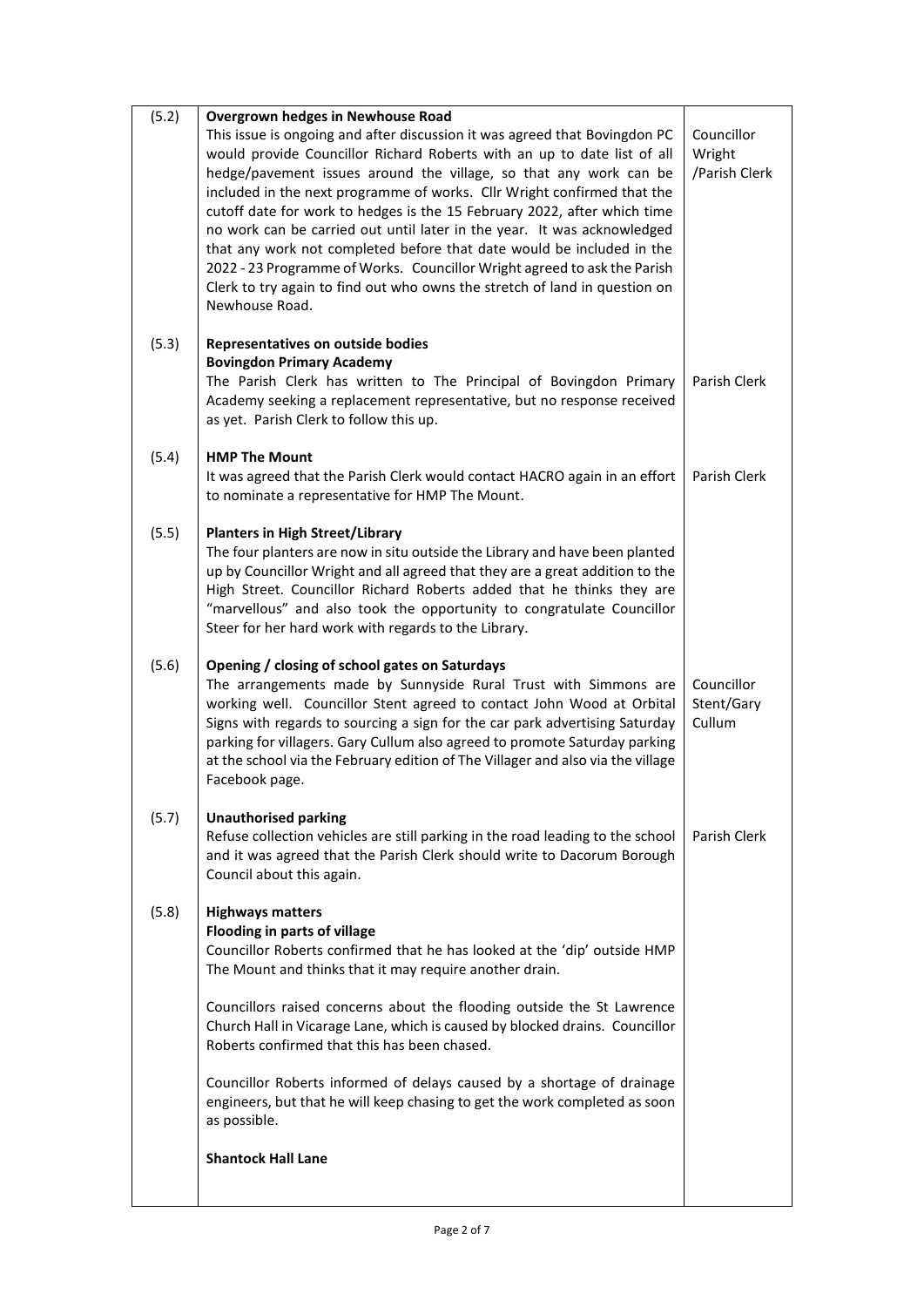|             | Councillor Roberts confirmed that detailed discussions have taken place<br>regarding a scheme for two passing spaces and has been included in the<br>Locality budget for 2022 - 23.                                                                                                                                                                                                                                                                                                                                                                                                                                                                                                                                                                   |                                                |
|-------------|-------------------------------------------------------------------------------------------------------------------------------------------------------------------------------------------------------------------------------------------------------------------------------------------------------------------------------------------------------------------------------------------------------------------------------------------------------------------------------------------------------------------------------------------------------------------------------------------------------------------------------------------------------------------------------------------------------------------------------------------------------|------------------------------------------------|
|             | Bench at Bus stop at top of High Street<br>It has previously been agreed that HCC would undertake this work and that<br>the Parish Council will pay for it. Councillor Roberts asked Bovingdon PC to<br>confirm exactly where the bench is to be moved to and then email Peter<br>Wright, Hertfordshire County Council with the location, so that the work<br>can be programmed. Councillor Roberts asked to be copied into the email<br>to Peter Wright.                                                                                                                                                                                                                                                                                             | Parish Clerk                                   |
|             | <b>Chesham / Hempstead Roads</b><br>Councillor Roberts reported that he was looking to make funds available to<br>restore the footpaths on these two roads as they have become very<br>overgrown and difficult to navigate in places. It was agreed that an up to<br>date list of pavements needing resurfacing be circulated to Councillors and<br>then, once agreed, discussions to take place with Councillor Roberts with<br>regards to prioritising work in the 2022 - 23 budget. Councillor Roberts<br>confirmed he would need this information within 2 weeks to ensure that it<br>could be included in next year's budget.                                                                                                                    | Councillors<br>Steer & Stent<br>/ Parish Clerk |
| 6.          | <b>Crime Report</b><br>Councillor Richardson gave an update on the crime levels in December<br>2021 and confirmed that they remain low in the village. Councillor<br>Richardson also confirmed that Sergeant Smiley will attend the Parish<br>Council meeting in March.                                                                                                                                                                                                                                                                                                                                                                                                                                                                               |                                                |
| 7.          | <b>Neighbourhood Plan (NP)</b><br>Clare Norton, Chair of the Steering Group reported that progress has been<br>made, albeit slowly. Clare confirmed the following:<br>Meeting with Dacorum BC on 11 January 2022 to discuss affordable<br>$\qquad \qquad -$<br>housing<br>Meeting planned with Watford Community Housing Trust to discuss<br>$\blacksquare$<br>the plans for the five houses which have been built in the village<br>She has met with the developers of the Bobsleigh Hotel and can<br>confirm that works will commence this year<br>Successful grant application to DLUC for £15,000 to be consultancy<br>costs to redesign the High Street<br>Councillor Barrett thanked Clare for her continued work on the<br>Neighbourhood Plan. | Parish Clerk                                   |
|             | The Parish Clerk to continue to try to obtain some information from<br>Chipperfield and Kings Langley Parish Councils who provide allotments.                                                                                                                                                                                                                                                                                                                                                                                                                                                                                                                                                                                                         |                                                |
| 8.<br>(8.1) | To receive and adopt the following Minutes:<br>Planning Committee Meetings: (i) 18 October 2021 (ii) 1 November 2021 (iii)<br>22 November 2021                                                                                                                                                                                                                                                                                                                                                                                                                                                                                                                                                                                                        |                                                |
|             | Resolved that the minutes of these meetings as circulated, be received and<br>adopted.                                                                                                                                                                                                                                                                                                                                                                                                                                                                                                                                                                                                                                                                |                                                |
| 9.<br>(9.1) | To receive reports from the Chairman of Committees:<br><b>Finance &amp; General Purposes Committee</b>                                                                                                                                                                                                                                                                                                                                                                                                                                                                                                                                                                                                                                                |                                                |
| (9.1.1)     | Resolutions to be considered from the Finance & General Purposes<br><b>Committee</b>                                                                                                                                                                                                                                                                                                                                                                                                                                                                                                                                                                                                                                                                  |                                                |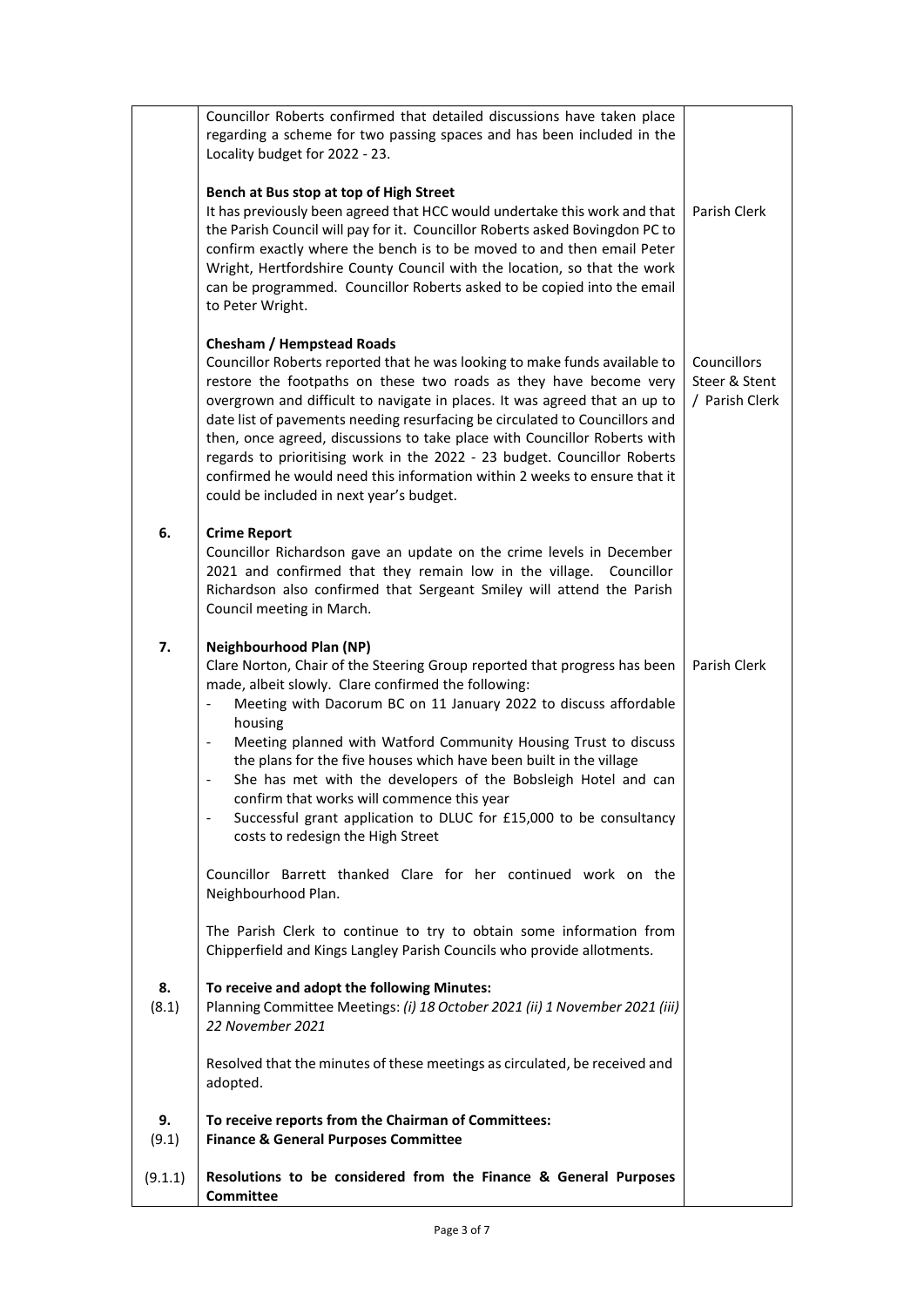| (a)   | That the Council approves the draft budgets for the Parish for 2022/2023                                                                               |              |
|-------|--------------------------------------------------------------------------------------------------------------------------------------------------------|--------------|
|       | as set out in the attached papers.                                                                                                                     |              |
|       | It was proposed by Councillor Steer, seconded by Councillor Stent and                                                                                  |              |
|       | resolved that the Council approves the draft budgets for the Parish for                                                                                |              |
|       | 2022/2023 as set out in the attached papers.                                                                                                           |              |
| (b)   | That the Council approves the draft budgets for the Memorial Hall for                                                                                  |              |
|       | 2022/2023 as set out in the attached papers.                                                                                                           |              |
|       | It was proposed by Councillor Steer, seconded by Councillor Walker and                                                                                 |              |
|       | resolved that the Council approves the draft budgets for the Memorial Hall                                                                             |              |
|       | for 2022/2023 as set out in the attached papers.                                                                                                       |              |
| (c)   | That the Council approves the proposed precept for 2022/2023                                                                                           |              |
|       | It was proposed by Councillor Steer, seconded by Councillor Wright and                                                                                 |              |
|       | resolved that the Council will increase the precept for 2022/2023 by 4.0%.                                                                             |              |
|       | The precept figure (net of Council Tax Support Grant and Resilience grant)                                                                             |              |
|       | is £68,527. Based on current information, the Parish Rate for a Band D                                                                                 |              |
|       | property will rise from £30.67 to £31.90 per annum, an increase of 4%.                                                                                 |              |
| (d)   | That the Council approves the revised Hall rental Charges from 1 April<br>2022                                                                         |              |
|       | It was proposed by Councillor Foulds and seconded by Councillor Walker                                                                                 |              |
|       | and resolved that the Council approves the revised Hall rental charges.                                                                                |              |
|       |                                                                                                                                                        |              |
| (e)   | To note the External Auditors comments on the Council's completed<br><b>AGAR Part 3 documentation</b>                                                  |              |
|       | It was proposed by Councillor Steer, seconded by Councillor Stent and                                                                                  |              |
|       | resolved that the Council note the External Auditors comments on the                                                                                   |              |
|       | Council's completed AGAR Part 3 documentation.                                                                                                         |              |
|       |                                                                                                                                                        |              |
| (f)   | That the Council adopts the updated Press and Media Protocol<br>It was proposed by Councillor Steer, seconded by Councillor Barrett and                |              |
|       | resolved that the Council adopts the updated Press and Media Protocol.                                                                                 |              |
|       |                                                                                                                                                        |              |
|       | It was also agreed that all future updated council documents will refer to                                                                             |              |
|       | the 'Chairman' as the 'Chair'.                                                                                                                         |              |
| (9.2) | <b>Memorial Hall Management Committee</b>                                                                                                              |              |
|       | Councillor Steer reported that the decorating works due to be carried out                                                                              | Parish Clerk |
|       | over the Christmas holidays have now been delayed until the Easter                                                                                     |              |
|       | holidays. The repairs to the Clubroom door have also been delayed and will<br>now be carried out during February half term. Councillor Steer also      |              |
|       | reported that the amplifier from the PA system in the Main Hall has been                                                                               |              |
|       | stolen. The Parish Office to contact Mike Aylward of the Bovingdon Players                                                                             |              |
|       | for his help in sourcing a replacement.                                                                                                                |              |
|       |                                                                                                                                                        |              |
| (9.3) | <b>Outdoors Committee</b>                                                                                                                              |              |
|       | Councillor Wright reported that she is currently in discussion with                                                                                    |              |
|       | Sunnyside Rural Trust (SRT) regarding budgets. Councillor Wright                                                                                       |              |
|       | confirmed that she has applied for a grant from Hertfordshire County                                                                                   |              |
|       | Council for a tree and if the application is successful she will then liaise with                                                                      |              |
|       | Luke Johnson of Dacorum BC with regards to a location for the new tree.<br>Councillor Wright also confirmed that work is planned to cut back and clear |              |
|       | away greenery on the footpath between Austins Mead and Bovingdon                                                                                       |              |
|       | Green. Approximate costs £500.                                                                                                                         |              |
|       |                                                                                                                                                        |              |
|       |                                                                                                                                                        |              |
|       |                                                                                                                                                        |              |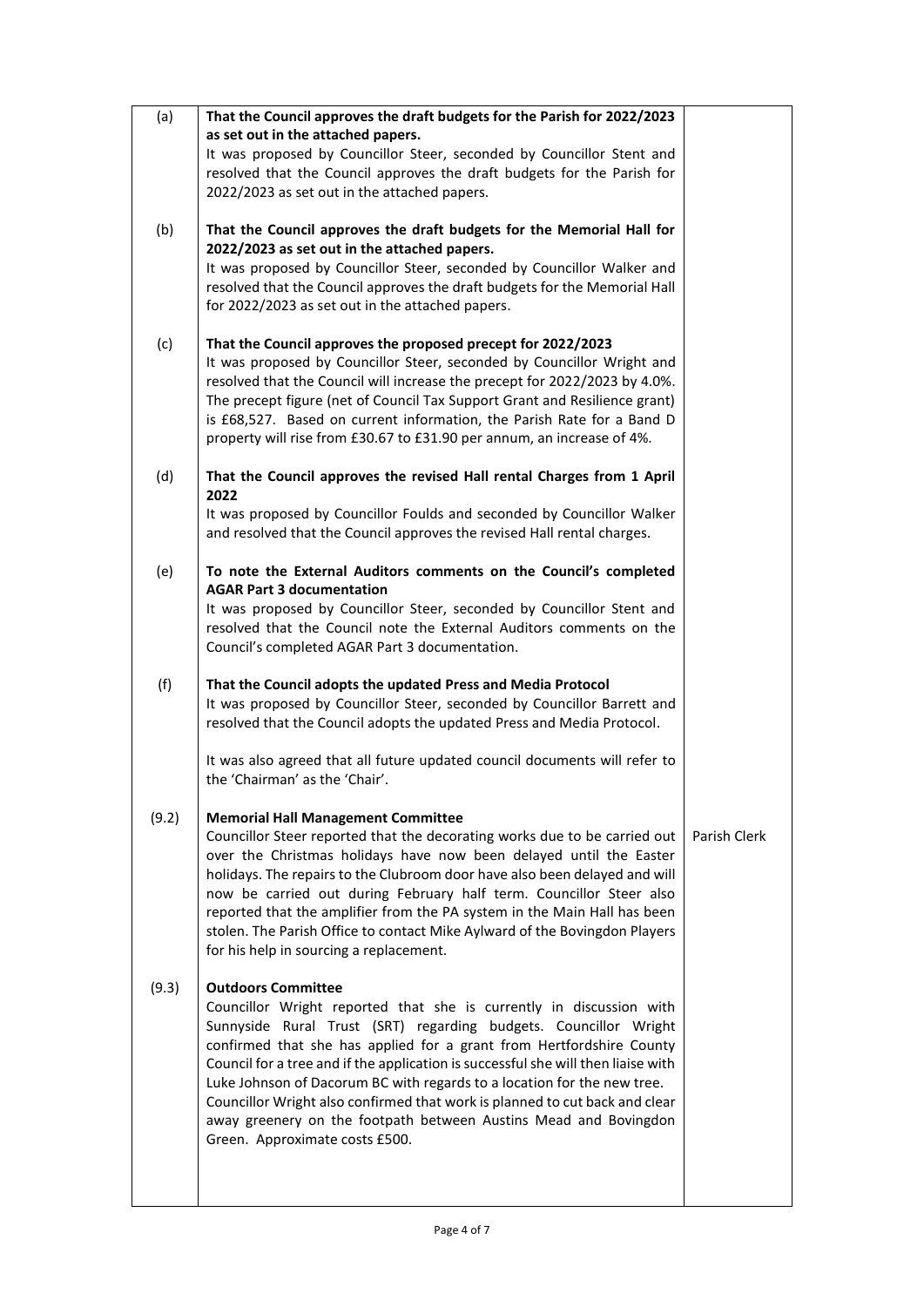|               | Councillor Barrett asked if meetings for all Committees could be scheduled<br>in for the year, so that Councillors can plan their diaries. Parish Clerk to<br>schedule the dates and circulate.                                                                                                                                                                                                                                                                                                                                                                                                                                                                                                                                                                                                                                                                                                                                                                                                                                                                      | Parish Clerk             |
|---------------|----------------------------------------------------------------------------------------------------------------------------------------------------------------------------------------------------------------------------------------------------------------------------------------------------------------------------------------------------------------------------------------------------------------------------------------------------------------------------------------------------------------------------------------------------------------------------------------------------------------------------------------------------------------------------------------------------------------------------------------------------------------------------------------------------------------------------------------------------------------------------------------------------------------------------------------------------------------------------------------------------------------------------------------------------------------------|--------------------------|
| (9.4)         | <b>Personnel Committee</b><br>There was nothing to report.                                                                                                                                                                                                                                                                                                                                                                                                                                                                                                                                                                                                                                                                                                                                                                                                                                                                                                                                                                                                           |                          |
| (9.5)         | <b>Planning Committee</b><br>The Committee has met five times since the last meeting of the Parish<br>Council and considered 45 applications. Councillor Walker expressed his<br>concern at the deterioration in the quality of the planning applications that<br>Bovingdon PC are receiving and the fact that their poor quality makes<br>decision making challenging. The Parish Clerk to write to Dacorum BC<br>Planning Department to see if this can be improved.                                                                                                                                                                                                                                                                                                                                                                                                                                                                                                                                                                                               | Parish Clerk             |
| 10.           | <b>Health &amp; Safety</b><br>There was nothing to report.                                                                                                                                                                                                                                                                                                                                                                                                                                                                                                                                                                                                                                                                                                                                                                                                                                                                                                                                                                                                           |                          |
| 11.<br>(11.1) | Report from the Council's Representative on outside groups / bodies:<br>Bovingdon Parish 10 - 4 September 2022<br>Nothing to report.                                                                                                                                                                                                                                                                                                                                                                                                                                                                                                                                                                                                                                                                                                                                                                                                                                                                                                                                 |                          |
| (11.2)        | <b>Bovingdon Primary Academy</b><br>In the absence of a representative there was no report.                                                                                                                                                                                                                                                                                                                                                                                                                                                                                                                                                                                                                                                                                                                                                                                                                                                                                                                                                                          |                          |
| (11.3)        | <b>Friends of The Mount /HACRO</b><br>In the absence of a representative there was no report.                                                                                                                                                                                                                                                                                                                                                                                                                                                                                                                                                                                                                                                                                                                                                                                                                                                                                                                                                                        |                          |
| (11.4)        | <b>Community Safety</b><br>Councillor Richardson confirmed that he is hoping to receive confirmation<br>from the PCC in January as to whether the Expression of Interest completed<br>before Christmas has been successful and able to move to the next phase.<br>Hopefully this will lead to a more permanent system of monitoring<br>motorist's speeds on Chipperfield Road.                                                                                                                                                                                                                                                                                                                                                                                                                                                                                                                                                                                                                                                                                       |                          |
|               | Also, Councillor Richardson reported that, due to the success of the service<br>provided by the Parish Marshalls at the Christmas Fayre, this has led to the<br>Marshalls being invited to patrol with the PCSO's around the village and a<br>recognition that they can provide a useful function in the safety of the<br>village such as monitoring traffic and parking issues etc. Councillor<br>Richardson asked for the support of the Parish Council going forward to<br>develop this service and this was agreed. Councillor Steer did express<br>concern about exactly what was involved and any administrative burden<br>this may place on the Parish Office.<br>Councillor Richardson confirmed that this would be minimal and that he<br>would provide a schedule to the Parish Office once this had been<br>completed. He also confirmed that a £100 budget would be required to<br>cover costs per annum. Councillor Richardson stated that he is hopeful that<br>there may be the possibility to recruit more volunteers to this role in the<br>future. | Councillor<br>Richardson |
| (11.5)        | <b>Bovingdon Community Library</b><br>Councillor Steer confirmed that the library continues to operate under<br>restricted hours and with COVID guidelines in place. There is a new<br>Committee and some new volunteers although more volunteers are<br>needed.                                                                                                                                                                                                                                                                                                                                                                                                                                                                                                                                                                                                                                                                                                                                                                                                     |                          |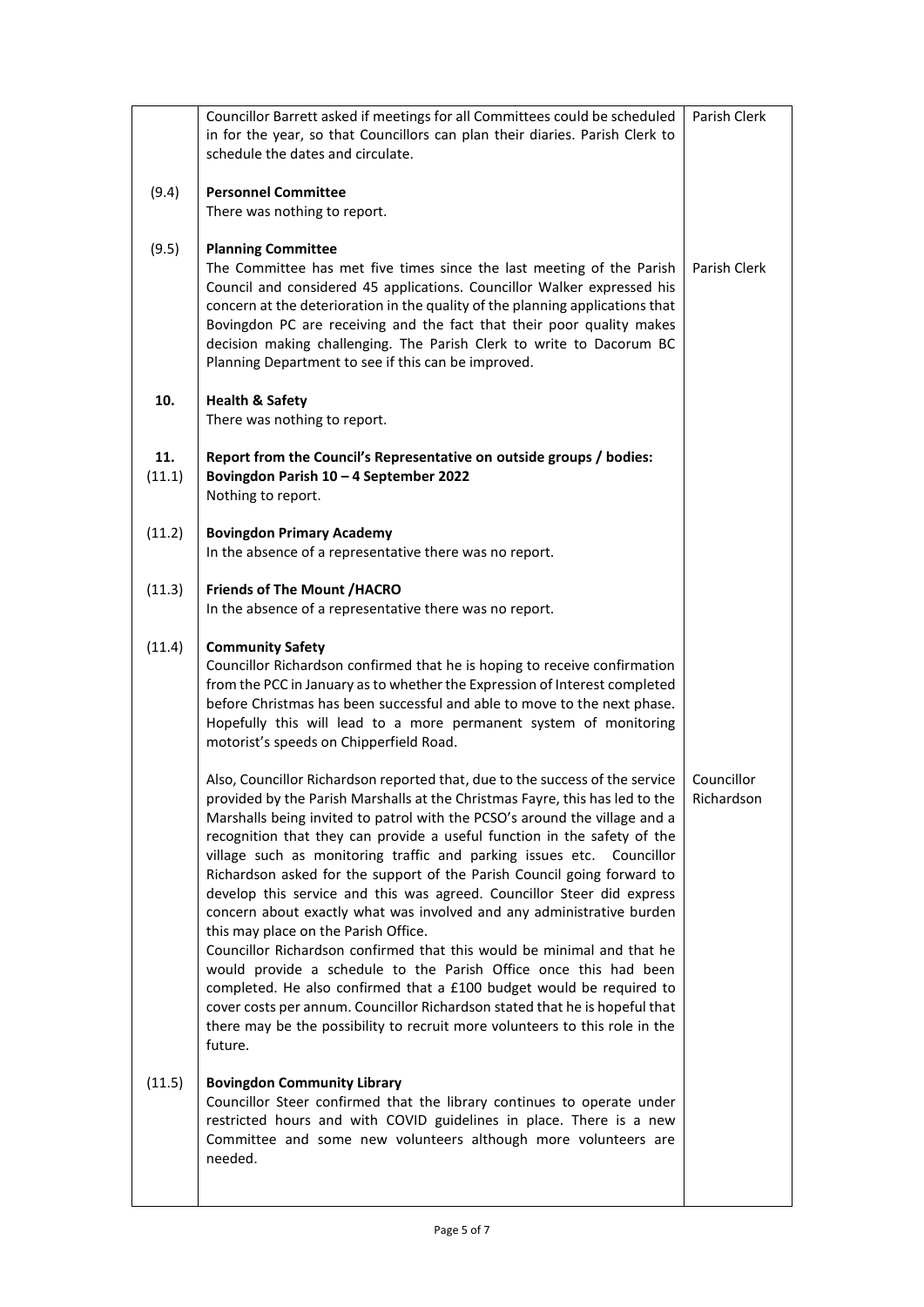| (11.6) | <b>Chilterns Conservation Board</b>                                                                                                                        |                        |
|--------|------------------------------------------------------------------------------------------------------------------------------------------------------------|------------------------|
|        | In the absence of Councillor Watney there was no report.                                                                                                   |                        |
| 12.    | <b>Bovingdon Improvement Plan (BIP) Working Group</b>                                                                                                      |                        |
|        | Councillor Stent confirmed that there was nothing to report and that he                                                                                    |                        |
|        | should have an update at the next meeting in March.                                                                                                        |                        |
|        | The Queens Platinum Jubilee $-2 - 5$ June 2022                                                                                                             |                        |
| 13.    | Councillor Wright reported that she has a meeting on the 13 <sup>th</sup> January 2022                                                                     | Councillors            |
|        | to discuss plans for the Jubilee and so is hoping to have an outline plan for                                                                              | Wright &               |
|        | the celebrations after that meeting. Councillor Wright also confirmed that<br>the grant for the beacon had been received. Councillor Steer and Councillor  | Steer                  |
|        | Wright are also looking into the possibility of organising an afternoon tea                                                                                |                        |
|        | event at the Memorial Hall on the 28 <sup>th</sup> May, where they are hoping to                                                                           |                        |
|        | involve members of the various groups in the village for the older                                                                                         |                        |
|        | generation. Councillor Steer is in the process of contacting each group to                                                                                 |                        |
|        | gain their involvement.                                                                                                                                    |                        |
|        | It was also agreed that Gary Cullum will promote the fact that the Parish                                                                                  | Gary                   |
|        | Council are willing to support local street parties by offering a grant. This<br>will be dependent on number of attendees. The wording of the article to   | Cullum/Parish<br>Clerk |
|        | be agreed with the Parish Council before publication.                                                                                                      |                        |
|        |                                                                                                                                                            |                        |
| 14.    | Switch-on of Christmas Street Lighting - Sunday 28 November 2021 from<br>$4.00 - 7.00$ p.m.                                                                |                        |
|        | Councillor Gunn circulated a paper setting out the feedback from the Street                                                                                |                        |
|        | Fayre and switching on of the new Christmas Lights, which in general was                                                                                   |                        |
|        | very positive. All agreed what a successful and enjoyable event it was and<br>Councillor Barrett congratulated Councillor Gunn and everyone involved       |                        |
|        | for all their hard work in making the event such a huge success.                                                                                           |                        |
|        | Clare Norton agreed to provide Councillor Gunn with details of an online                                                                                   | <b>Clare Norton</b>    |
|        | raffle ticket system.                                                                                                                                      |                        |
| 15.    | Any other urgent business                                                                                                                                  |                        |
|        | There were no items of any other urgent business.                                                                                                          |                        |
| 16.    | To note date of the next Bovingdon Parish Council meeting:                                                                                                 |                        |
|        | Monday 7 March 2022 to be held in The Memorial Hall starting at 7.30 p.m.                                                                                  |                        |
|        |                                                                                                                                                            |                        |
|        | The Council passed a resolution in the following terms:                                                                                                    |                        |
|        | <b>Exclusion of the public</b>                                                                                                                             |                        |
|        | Part II - That under S 4 (A) of the Public Bodies (Admissions to Meetings)                                                                                 |                        |
|        | Act 1960 the public be excluded during the item(s) in Part II of the agenda                                                                                |                        |
|        | for this meeting, because it is likely, in view of the nature of the business to<br>be transacted, that if members of the public were present during these |                        |
|        | items there would be disclosure to them of exempt information relating to                                                                                  |                        |
|        | an individual:                                                                                                                                             |                        |
| 17.    | <b>Overgrown Hedges</b>                                                                                                                                    |                        |
|        | Councillor Wright expressed her concern at how some of the hedges                                                                                          | Councillor             |
|        | around the village are now so overgrown they are dangerous. This is                                                                                        | Wright                 |
|        | causing pedestrians to walk in the roads, as the pavements in some parts<br>of the village are inaccessible. As a result, with the help of Councillor      |                        |
|        | Schneiders, she confirmed that she had received a quotation from Paul                                                                                      |                        |